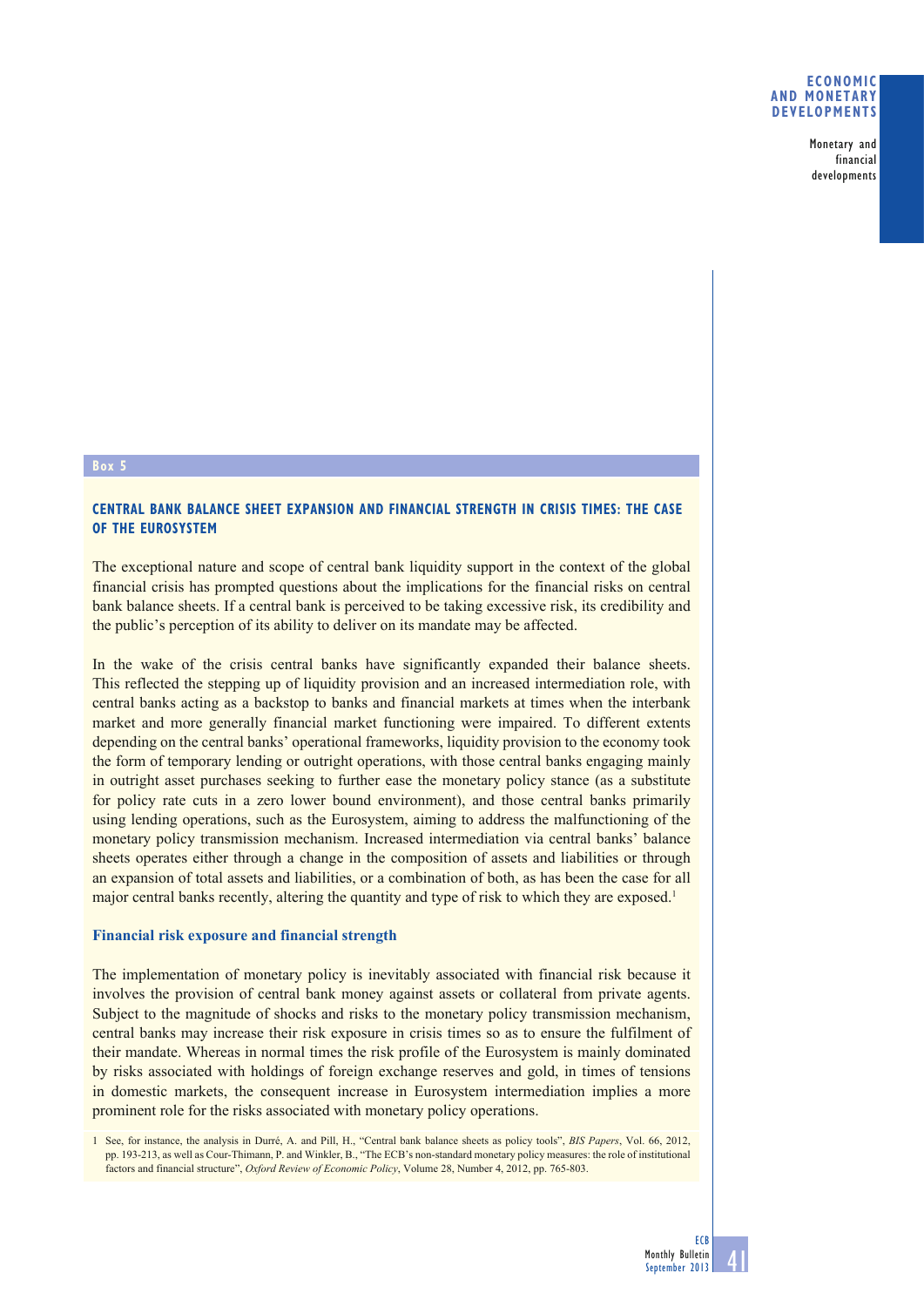Both in normal and in crisis times, central banks must preserve their financial strength, which means that they must always have sufficient financial resources available over time to conduct monetary policy in an independent manner, and hence deliver their policy objectives in all circumstances. Central banks typically generate income through the stream of seignorage accruing over time (e.g. from issuance of banknotes as a non-interest-bearing liability) and from the returns on their asset holdings. In assessing the financial strength of a central bank, a recent report by the Bank for International Settlements (BIS) not only considers its financial resources, but also the "transfer or insurance arrangements and, importantly, institutional design features that help maintain financial resources over time".<sup>2</sup> In other words, what matters in ensuring the credibility of the central bank is its financial strength across time, and thus also its institutional framework.

In the case of the Eurosystem, the institutional setting reinforces the integrity of the Eurosystem balance sheet in specific Treaty provisions. Article 130 of the Treaty on the Functioning of the European Union states that the Eurosystem independently exercises its powers and carries out its tasks and duties. In addition, Article 123 prohibits monetary financing. These provisions preclude the monetising of sovereign debt, e.g. by providing Member States with financial contributions in excess of their shares in the profits realised in the respective financial year. Through promoting price stability in the long term, they indirectly contribute to the financial health of the Eurosystem balance sheet.

In turn, the central bank's stand-alone financial strength reinforces credibility in its capacity to always deliver on its mandate while avoiding exposure to political pressures. This helps to anchor expectations among the general public and financial market participants that the central bank is in a position to effectively deliver on its mandate and that its monetary policy decisions will not be unduly constrained by concerns about financial resources.

# **Developments in the Eurosystem balance sheet during the crisis**

All major central banks have seen their balance sheet expand overall during the recent crisis (see Chart A). While the Eurosystem had increased its intermediation in bank funding markets after tensions in the money market emerged in August 2007, it initially did so only on a short-term basis through reverse repo transactions, while avoiding the emergence of excess liquidity by conducting frequent liquidity-absorbing fine-tuning operations. The increase in the size of the Eurosystem balance sheet was relatively limited until September 2008 but became significant after the fall of Lehman Brothers. Indeed the Governing Council decided, as of October 2008, to fully accommodate the liquidity demand of solvent banks that are counterparties in its refinancing operations (under a fixed rate full-allotment tender procedure), while ceasing to absorb excess liquidity. A limited covered bond purchase programme supporting a key bank funding channel in the euro area added to the excess liquidity conditions generated by the new allotment procedures in the refinancing operations.

The sovereign debt crisis later resulted in increased fragmentation in the bank funding markets and significant further problems for the transmission of monetary policy to the real economy. The Eurosystem further expanded its intermediation role – through purchases under the Securities

<sup>2</sup> According to this report, such arrangements may, among other things, take the form of fiscal backing or stand-alone financial strength. See Archer, D. and Moser-Boehm, P., "Central bank finances", *BIS Papers,* No 71, April 2013.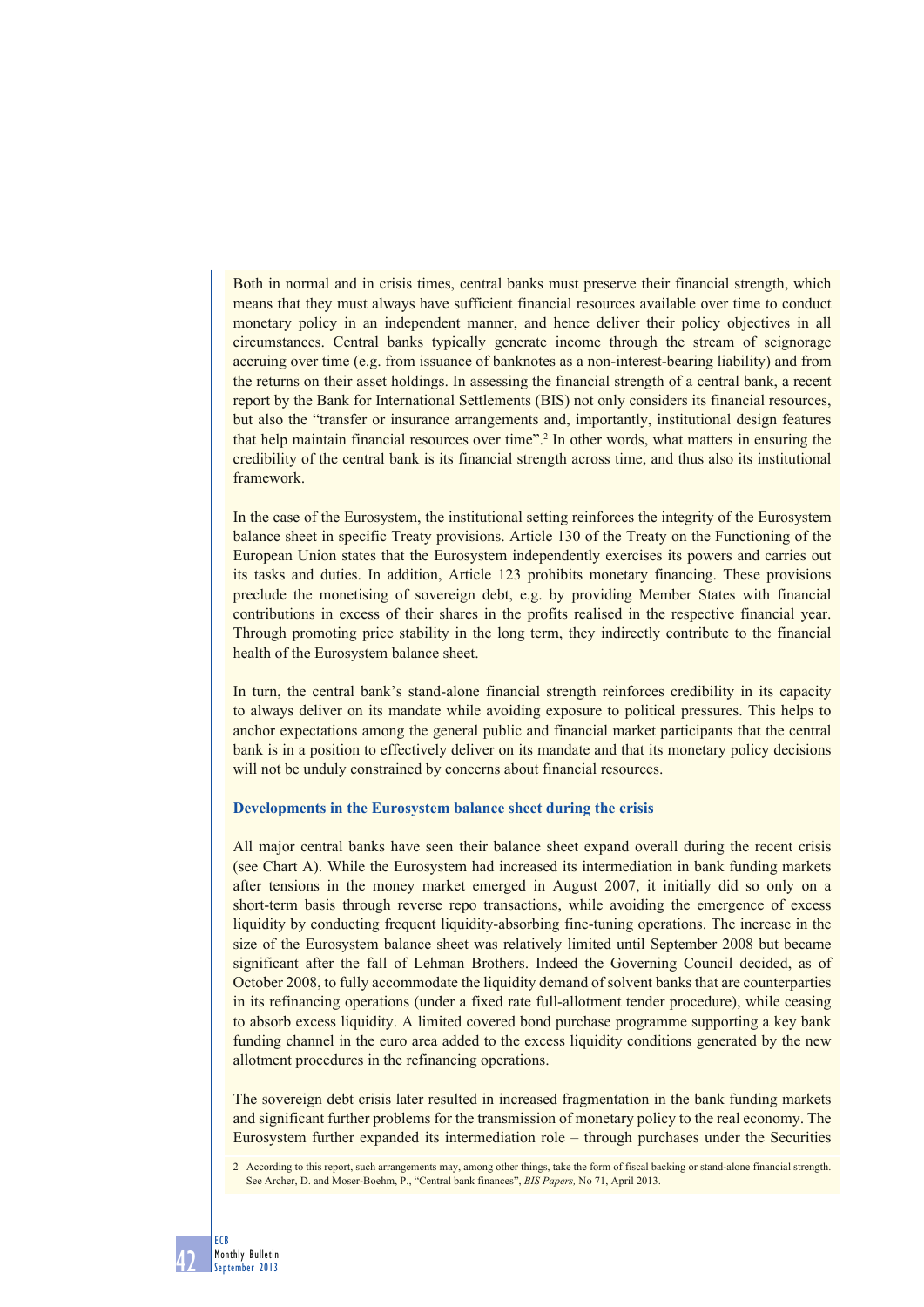# **ECONOMIC AND MONETARY DEVELOPMENTS**

Monetary and financial developments



#### Source: Respective central banks. Notes: ECB calculations. For the simplified balance sheet definition, see the box entitled "Simplified balance sheets: methodology", *Monthly Bulletin*, ECB, October 2009.

Markets Programme, a second edition of its covered bond purchase programme, and, notably, through two three-year longer-term refinancing operations (LTROs) conducted under a fixed rate full-allotment tender procedure.<sup>3</sup>

CBPPs refers to the covered bond purchase programmes

and SMP to the Securities Markets Programme.

While the balance sheet expansion of other major central banks has mainly resulted from large-scale outright asset purchases, the expansion of the Eurosystem balance sheet largely reflects the increase in the size and maturity of temporary lending operations under the fixed rate full-allotment tender procedure (Chart B).<sup>4</sup> Given that there was on aggregate no shortage of eligible collateral, this procedure has made Eurosystem liquidity provision endogenous to banks' aggregate demand for central bank liquidity. De facto, the fixed rate full-allotment tender procedure has allowed the accumulation of liquidity in excess of banks' aggregate liquidity needs.

As of mid-2012, excess liquidity and concomitantly the size of the Eurosystem balance sheet have started to decline again. This reflects growing confidence among market participants, particularly in view of the Governing Council's announcement on Outright Monetary Transactions (OMTs), but also follows progress on the part of national governments in addressing domestic imbalances and implementing the necessary structural and fiscal reforms. The activation of an early repayment option for the three-year longer-term refinancing operations as of January 2013 further contributed to the decline in the size of the Eurosystem's balance sheet.

3 For related analysis, see the boxes entitled "The Eurosystem's balance sheet in times of financial market tension", *Monthly Bulletin*, ECB, September 2011, and "The impact of non-standard measures decided upon on 8 December 2011", *Annual Report*, ECB, 2012.

4 See, for instance, Mercier, P. and Papadia, F., "The Concrete Euro: Implementing Monetary Policy in the Euro Area", Oxford: Oxford University Press, 2011, as well as Eser, F., Carmona Amaro, M., Iacobelli, S. and Rubens, M., "The use of the Eurosystem's monetary policy instruments and operational framework since 2009", *Occasional Paper Series*, No 135, ECB, August 2012.